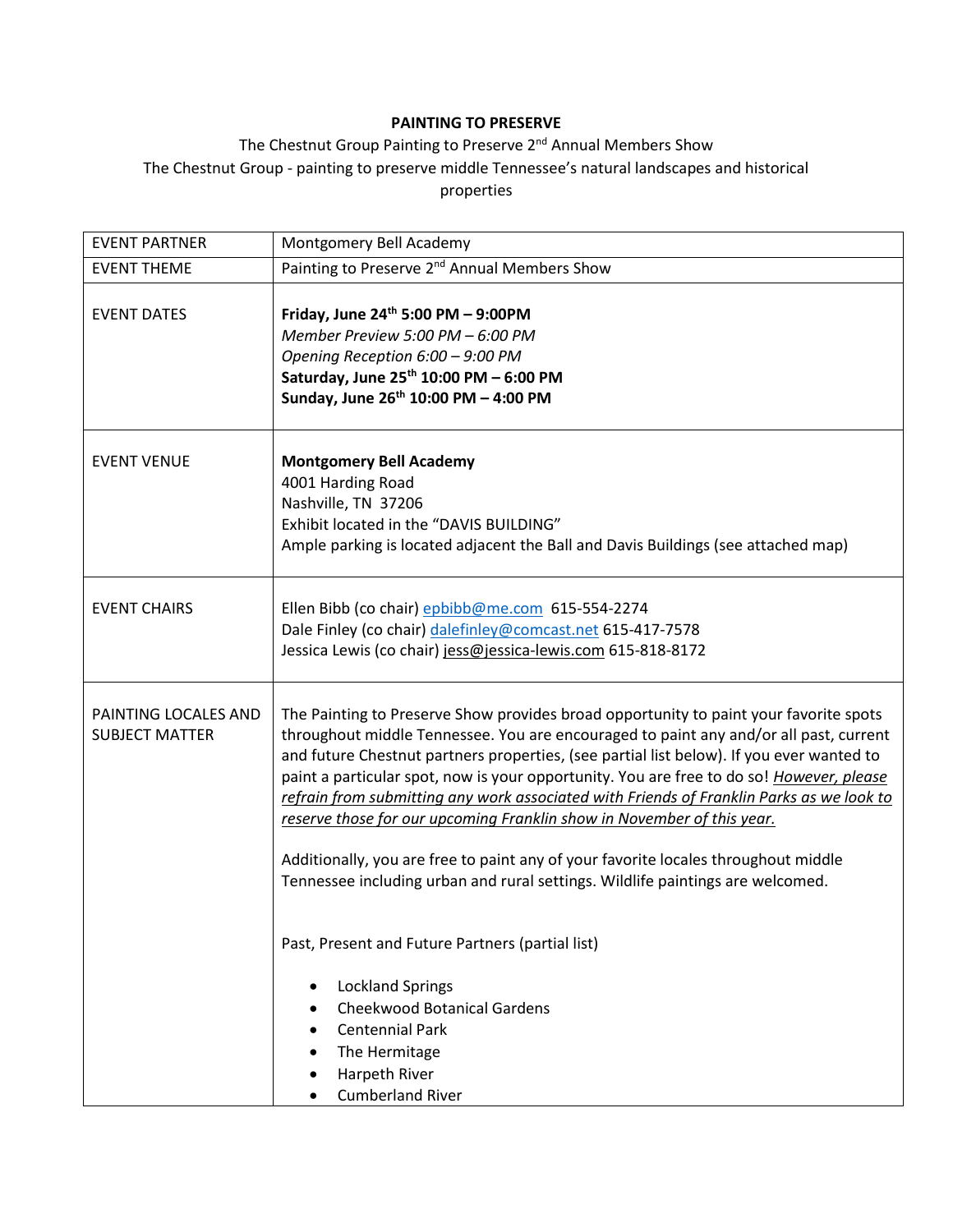|                                                                                | <b>Warner Park</b><br>$\bullet$<br><b>Franklin Parks</b><br><b>Cummins Falls</b><br>Duck River<br><b>Belmont College</b><br><b>Belle Meade Plantation</b><br>Leipers Fork<br>Shelby Park<br>Reference photos if used, must be the artists own original photographs taken by the<br>artist. Please have photographs available in the event an issue arises. All submitted<br>works regardless of locale or subject matter, should reflect the Chestnut Groups tenants<br>of plein air painting. Contact any one of the co-chairs with questions regarding subject<br>matter. At this time no special access is planned for any of the partner locations. |
|--------------------------------------------------------------------------------|---------------------------------------------------------------------------------------------------------------------------------------------------------------------------------------------------------------------------------------------------------------------------------------------------------------------------------------------------------------------------------------------------------------------------------------------------------------------------------------------------------------------------------------------------------------------------------------------------------------------------------------------------------|
| <b>HANDLING ARTWORK</b><br><b>IMAGES FOR</b><br>PROMOTIONAL<br><b>PURPOSES</b> | Email images of art as completed to Ellen Bibb at epbibb@me.com<br>Label images in jpg format as follows and no larger than 2MB:<br>YourName_title_media_heightxwidth.jpg<br>Example - (BobRoss_flowers_oil_8x10.jpg)<br>When posting your work to social media, please use hashtag #chestnutgroup,<br>#mbamembershow,#pleinair, #paintoutside, #pleinairpainting, #artforsale,<br>#artoftheday, #art, #landscapepainting, #fineart, #artisit, #nature, #impressionism,<br>#artsonintagram, #instaart, #contemporaryart                                                                                                                                 |
| PAINTING GUIDELINES<br><b>AND RESTRICTIONS</b>                                 | Remember, the buddy system is the safest way to travel and paint, particularly<br>in remote locations.<br>Please review and abide by the "Leave No Trace and Member Etiquette"<br>$\bullet$<br>guidelines located under the Resources Tab on the Chestnut website.<br>The Chestnut Group Facebook page (for Members) is a great resource for<br>information on organized paint outs, or members seeking other members to<br>paint with.                                                                                                                                                                                                                 |
| PAINTING SUBMISSIONS                                                           | <b>Number and Size of Permitted Paintings</b><br>Number – Five (5) plus one donated for total of six (6) (per member)<br>Each Chestnut member is strongly encouraged to donate one painting with proceeds<br>going to support The Chestnut Group.<br>Work may be any size up to 30" x 40" (not including frame)                                                                                                                                                                                                                                                                                                                                         |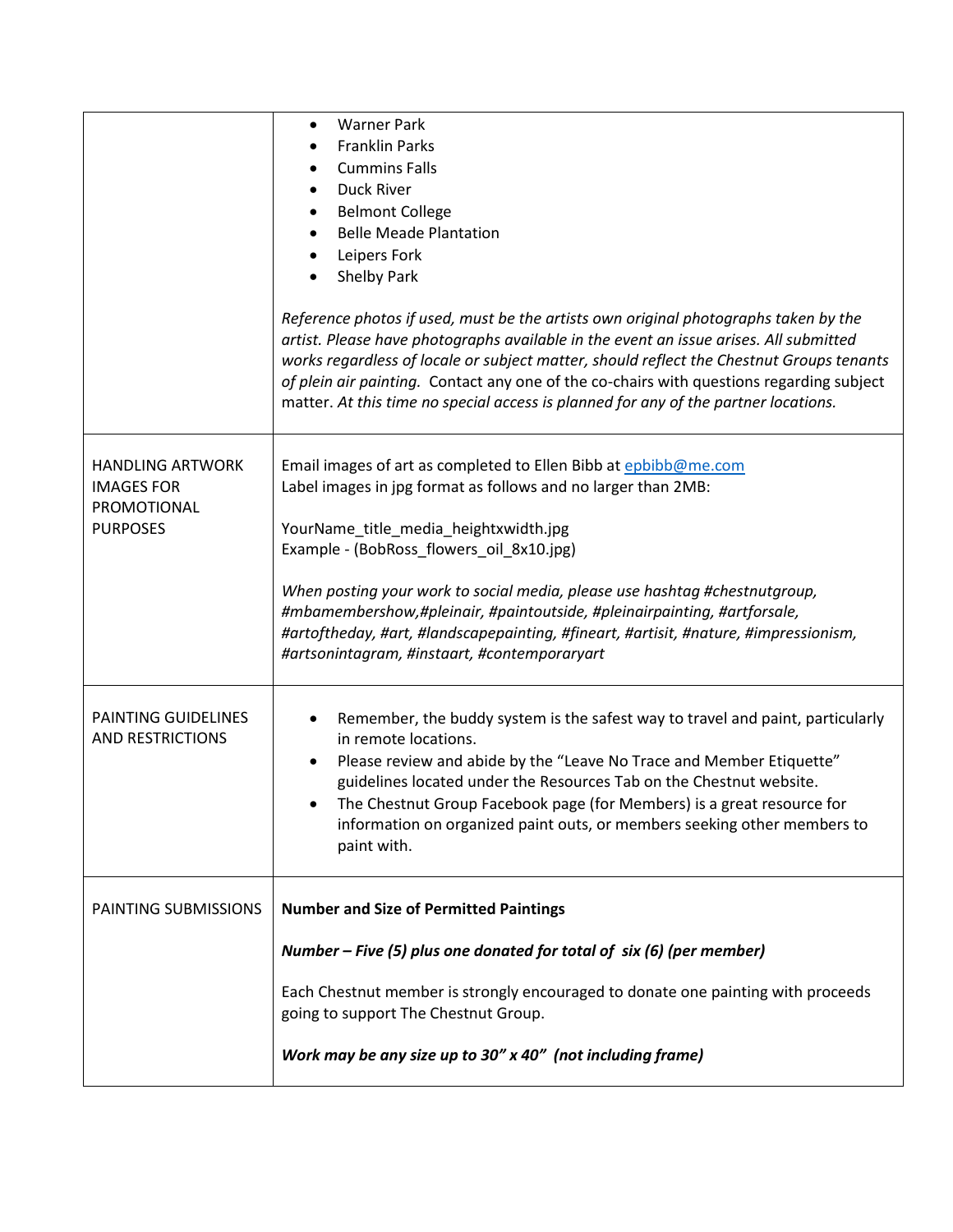|                               | Final number of individual artist works exhibited will be contingent upon the total<br>number and size of the works submitted. Each artist will be assured of a minimum of<br>three (3) works in the exhibit. The three works will NOT include any donated pieces<br>unless specially requested by the member. Paintings not hung initially will be securely<br>stored at the exhibit. As other paintings sell they will be moved into the exhibit. Subsequent<br>call for works will be issued should circumstances permit.                                                                                                                                                                                                                                                                                                                                                                                                                                                                                                            |
|-------------------------------|-----------------------------------------------------------------------------------------------------------------------------------------------------------------------------------------------------------------------------------------------------------------------------------------------------------------------------------------------------------------------------------------------------------------------------------------------------------------------------------------------------------------------------------------------------------------------------------------------------------------------------------------------------------------------------------------------------------------------------------------------------------------------------------------------------------------------------------------------------------------------------------------------------------------------------------------------------------------------------------------------------------------------------------------|
| <b>FRAMING GUIDELINES</b>     | Solid wood construction<br>As a plein air painting organization, plein air style frames and floater frames are<br>acceptable, but not required (Google "plein air frames" and "floater" frames"<br>click images for examples) If using a floater, the edge of the painting panel or<br>canvas should be painted<br>Gold, silver, bronze frames<br>Black, brown, and single tone stained wood frames, with or without gold or<br>silver trim (e.g. liner lips)<br>Tastefully, subdued color painted frames: for example, white, off white, pale<br>green, antique white, gray or blue, etc.<br>NOT permitted are gallery wrapped canvasses, unframed<br>NOT permitted are saw tooth hangers, which are often unreliable and do not<br>hide display panel hanging hooks.<br>In order to help ensure a consistent plein air exhibit look and feel, and a level of<br>quality throughout the show, the chairpersons reserve the right to request that<br>paintings with frames that they deem inappropriate or unacceptable be<br>reframed. |
| PRICING OF WORKS              | A minimum price of \$250.00 has been established for this show. Any work submitted<br>below that price will automatically be adjusted to the minimum price of \$250.00<br>If you have questions on how to price your work, check out the section on the Chestnut<br>Group Member Resources page (must be logged in) Participating in Chestnut Group<br><b>Exhibitions and Shows.</b>                                                                                                                                                                                                                                                                                                                                                                                                                                                                                                                                                                                                                                                    |
| TITLE BLOCK DEADLINE          | The Title Block deadline is Midnight, June 7th, 2022<br>Link to Title Block Submission https://chestnutgroup.org/title-block-submission/<br>You must be logged in to the Chestnut Group site for links to be operational.                                                                                                                                                                                                                                                                                                                                                                                                                                                                                                                                                                                                                                                                                                                                                                                                               |
| ARTWORK DROP OFF /<br>PICK UP | Prior to drop off, print and complete a Hanging Painting Label form (see "Hanging<br>Painting Labels" link on the Resources Page or click here) for EACH painting.<br>Affix labels to each painting as instructed on the form. Artwork drop off / check in time<br>will be Tuesday, June 21st, 12:00 PM - 3:00 PM and Wednesday, June 22 <sup>nd</sup> , 12:00 -<br>3:00PM at the main entrance to the Davis Building. (See attached map for building<br>location)<br>Unsold artwork may be picked up <b>Monday, June 27th from 10:00 AM - 1:00 PM</b> . Any<br>unclaimed artwork will be donated to MBA.                                                                                                                                                                                                                                                                                                                                                                                                                               |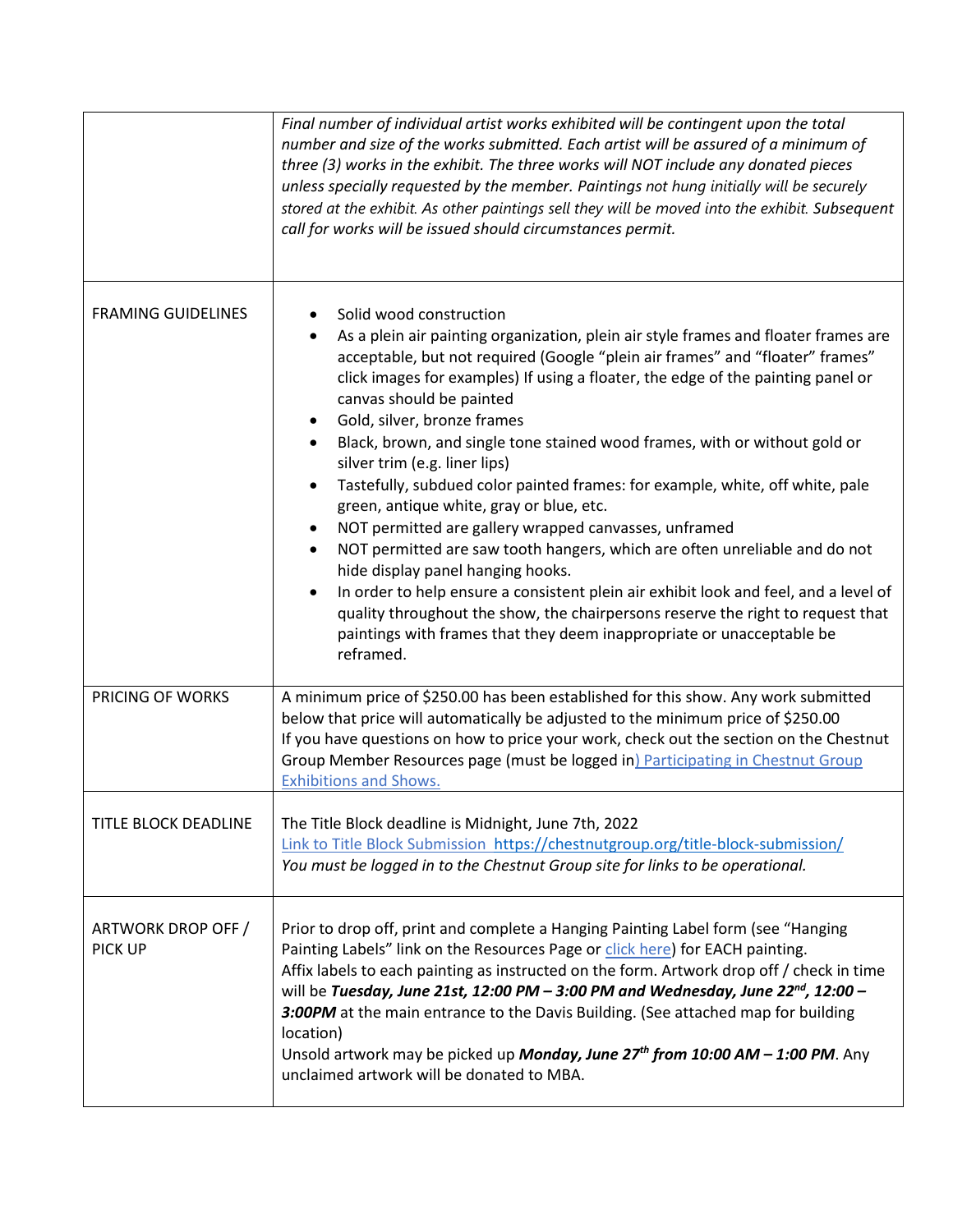| <b>VOLUNTEERS</b>         | SignUpGenius form for volunteering for the show link here:<br>https://www.signupgenius.com/go/4090d4caca628a3f94-painting                                                                                                                                                       |
|---------------------------|---------------------------------------------------------------------------------------------------------------------------------------------------------------------------------------------------------------------------------------------------------------------------------|
|                           | Even if you are new to the group, volunteering is a great way to learn about our<br>processes and meet other artists. It takes all of us working together to make a good<br>exhibit and sale to achieve our mission: land conservation, historic preservation and<br>education. |
|                           | With the exception of our Executive Director, The Chestnut Group is a volunteer based<br>organization. Volunteers are essential to our success and make these events possible                                                                                                   |
| <b>CURRENT MEMBERSHIP</b> | Membership dues must be current in order to participate in the Members Show,<br>organized paint outs, functions and any associated exhibit events.                                                                                                                              |
| QUESTIONS                 | Ellen - epbibb@me.com 615-554-2274<br>Dale - dalefinley@comcast.net 615-417-7578<br>Jessica - jess@jessica-lewis.com 615-818-8172                                                                                                                                               |